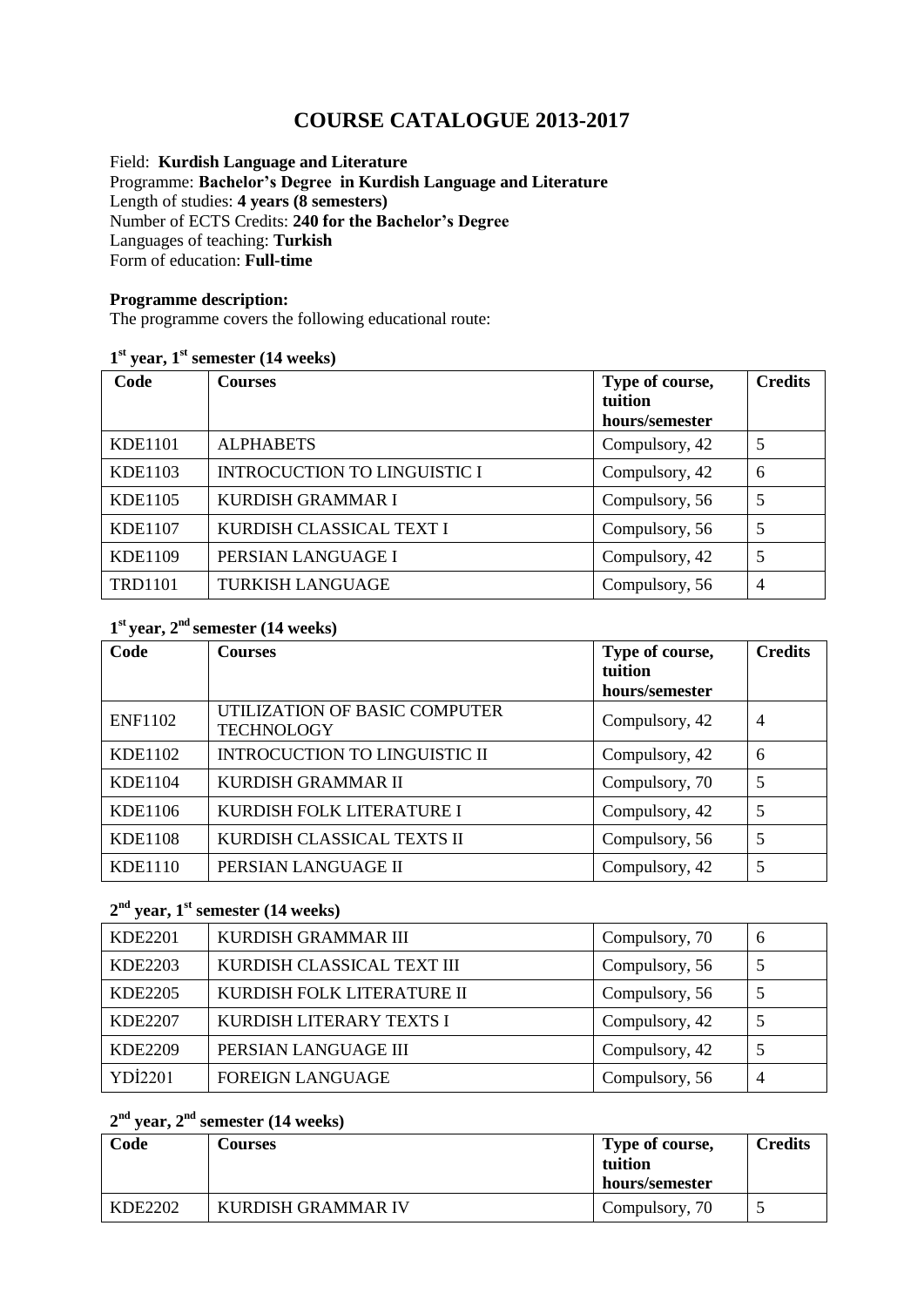| <b>KDE2204</b> | KURDISH LITERARY TEXTS II          | Compulsory 42                   |   |
|----------------|------------------------------------|---------------------------------|---|
| KDE2206        | KURDISH CLASSICAL TEXTS III        | Compulsory, 56                  | 5 |
| <b>KDE2208</b> | <b>MODERN KURDISH LITERATURE I</b> | Compulsory, 56                  |   |
| KDE2210        | PERSIAN LANGUAGE IV                | Compulsory, 42                  |   |
| <b>KDE2222</b> | OTTOMAN TURKISH I                  |                                 |   |
| <b>KDE2224</b> | ZAZAKI LANGUAGE GRAMMAR I          | Elective (1 out of<br>$3)$ , 42 |   |
| KDE2226        | ZAZAKI LITERARY TEXTS I            |                                 |   |

# **3 rd year, 1 st semester (14 weeks)**

| Code    | <b>Courses</b>                                         | Type of course,<br>tuition      | <b>Credits</b> |
|---------|--------------------------------------------------------|---------------------------------|----------------|
|         |                                                        | hours/semester                  |                |
| AİT3301 | ATATURK'S PRINCIPLES AND THE HISTORY<br>OF REVOLUATION | Compulsory, 56                  | $\overline{4}$ |
| KDE3301 | KURDISH GRAMMAR V                                      | Compulsory, 70                  | 6              |
| KDE3303 | KURDISH LITERARY TEXTS III                             | Compulsory, 56                  | 5              |
| KDE3305 | KURDISH CLASSICAL TEXTS V                              | Compulsory, 56                  | 5              |
| KDE3321 | OTTOMAN TURKISH II                                     |                                 |                |
| KDE3323 | ZAZAKI LANGUAGE GRAMMAR II                             | Elective (1 out of<br>$3)$ , 42 | 5              |
| KDE3325 | ZAZAKI LITERARY TEXTS II                               |                                 |                |
| KDE3327 | PERSIAN ORTHOGRAPHY I                                  |                                 |                |
| KDE3329 | <b>SELECTIONS FROM KURDISH DIVANS I</b>                | Elective (1 out of<br>$3)$ , 42 | 5              |
| KDE3331 | KURDISH LANGUAGE DIALECTS                              |                                 |                |

# **3 rd year, 2 nd semester (14 weeks)**

| Code    | <b>Courses</b>                    | Type of course,<br>tuition      | <b>Credits</b> |
|---------|-----------------------------------|---------------------------------|----------------|
|         |                                   | hours/semester                  |                |
| KDE3302 | KURDISH GRAMMAR VI                | Compulsory, 70                  | 7              |
| KDE3304 | KURDISH CLASSICAL TEXTS VI        | Compulsory, 56                  | 4              |
| KDE3306 | KURDISH LITERARY TEXTS IV         | Compulsory, 56                  | 4              |
| KDE3322 | SELECTIONS FROM KURDISH DIVANS II | Elective (1 out of<br>$3)$ , 42 | 5              |
| KDE3324 | PERSIAN ORTHOGRAPHY II            |                                 |                |
| KDE3326 | <b>ANALYSIS OF NOVELS</b>         |                                 |                |
| KDE3328 | <b>LITERARY INFORMATION I</b>     |                                 | 5              |
| KDE3330 | READING SKILL IN PERSIAN I        | Elective (1 out of<br>$3)$ , 42 |                |
| KDE3332 | PERSIAN GRAMMAR I                 |                                 |                |
| KDE3334 | ELEMENTARY TEXTS IN PERSIAN I     | Elective (1 out of<br>$3)$ , 42 | 5              |
| KDE3336 | PERSIAN CLASSICAL TEXTS I         |                                 |                |
| KDE3338 | READING SKILL AND TRANSLATION I   |                                 |                |

### **4 th year, 1 st semester (14 weeks)**

| Code | <b>Courses</b> | Type of course, | <b>Credits</b> |
|------|----------------|-----------------|----------------|
|      |                | tuition         |                |
|      |                | hours/semester  |                |